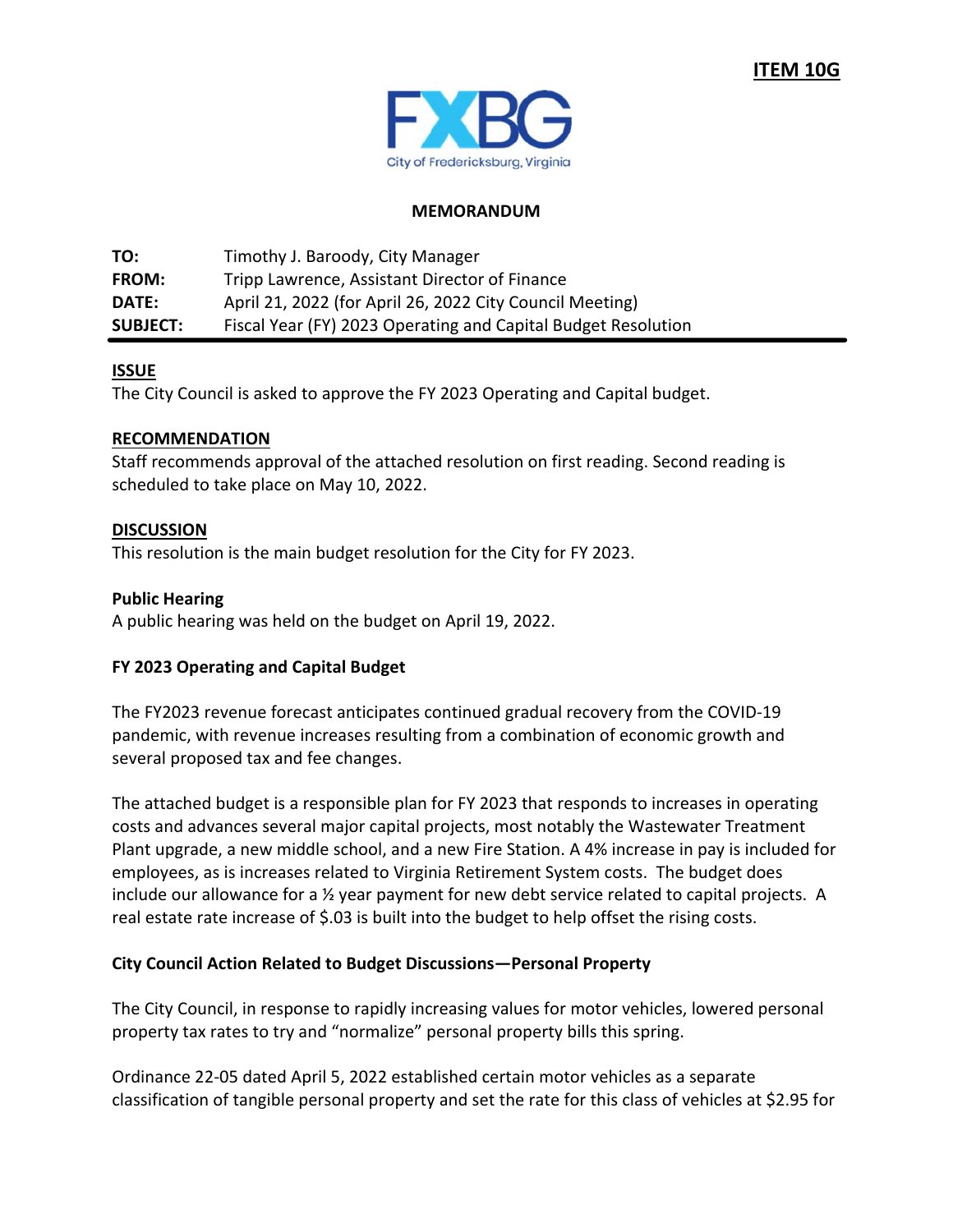every \$100 of assessed value for annual installments due and payable on or before May 15, 2022 and November 15, 2022. Ordinance 22‐04, also adopted April 5, 2022, eliminated the annual motor vehicle license fee.

This reduction in the personal property rate in tandem with the elimination of the vehicle license tax will not impact the overall estimated revenue included in the FY 2023 budget. The \$525,000 budget in the Motor Vehicle Licenses revenue line was moved to the Personal Property Current Taxes lines.

# **General Fund**

The General Fund budget of **\$114,954,755** is an increase of \$6,915,245, or 6.4% from the FY 2022 revised General Fund appropriation of \$108,282,970. The line item details associated with the General Fund for both revenues and expenditures are attached to this memorandum for review.

## General Fund Expenditures

The major expenditure change from the FY 2023 City Manager's Recommended Budget is:

 \$4,000,000 in Transfer to School Capital from the \$6,000,000 Committed School Capital Projects balance at the end of FY 2021 for the construction of a new school (\$1,000,000 of the \$6,000,000 is earmarked in FY 2022 for the School's Interim Agreement with First Choice, LLC for the design of a potential new middle school in the Idlewild neighborhood).

# General Fund Revenues

The FY 2023 revenue forecast reflects the expectation of economic recovery from the most severe impacts of the COVID-19 pandemic. It also includes the recommended General Fund revenue increase of 3 cents to the real estate tax rate, from \$0.83 to \$0.86 per \$100 in valuation. This change is estimated to raise \$1,350,000 in new revenue in the General Fund. Since FY 2017, two cents per \$100 valuation on the real estate tax rate has been assigned to the City's Stormwater Management Fund.

The revenue forecast also includes increases in Community Planning & Building Department Planning Services Division Fees and Building Services Fees. The FY 2023 Budget includes \$198,100 revenue in Planning Services Division Fees and \$640,000 in Building Service Fee revenues.

Staff recommends that the overall General Fund revenues, not including the use of fund balance, be forecast for \$107,527,755. As of April 18, 2022, the date of this memo, the state budget has not been finalized. The General Assembly is scheduled to reconvene April 27, 2022. Any changes that are not reflected in the FY 2023 Budget will be discussed in future work sessions with City Council.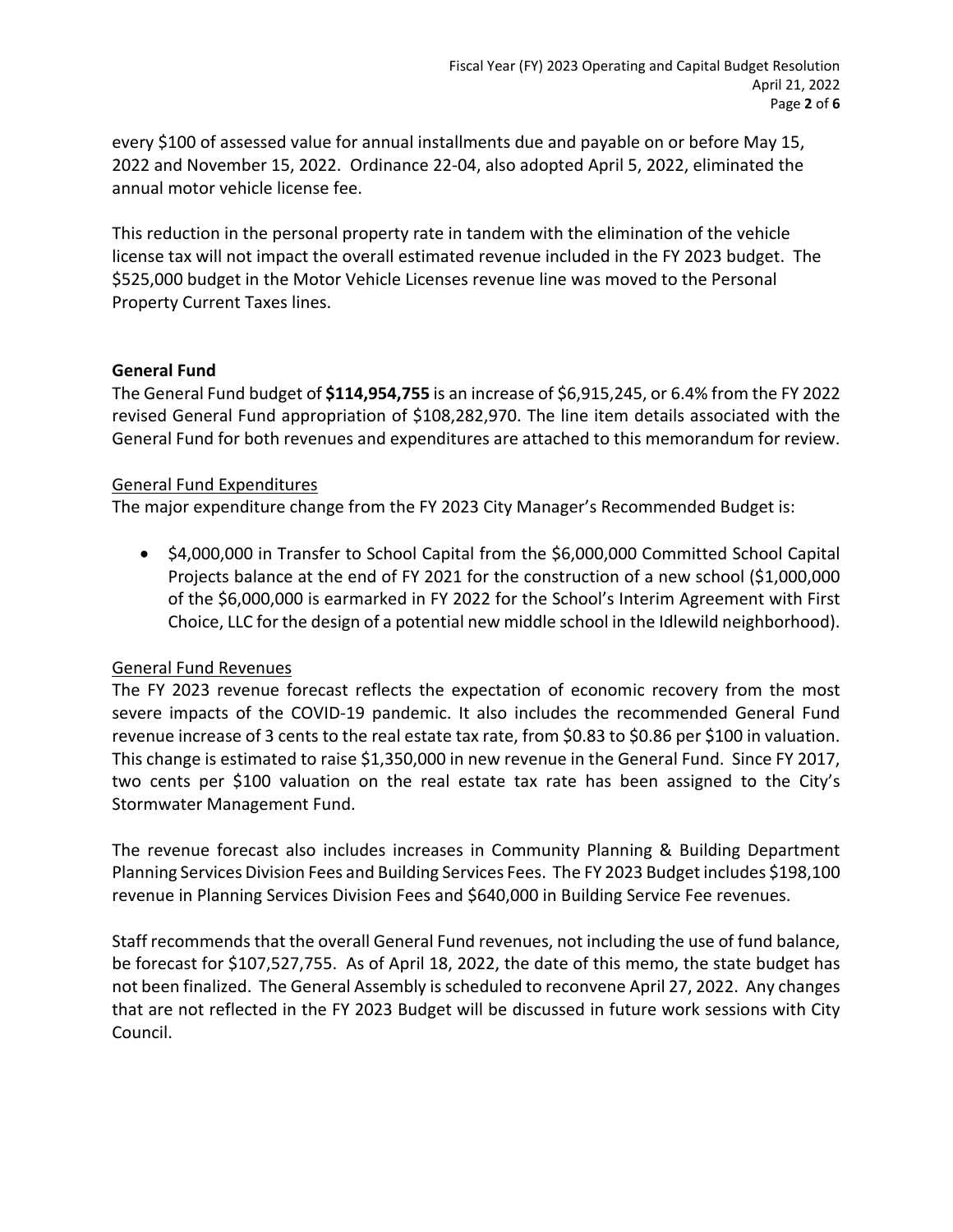# Use of Fund Balance

The use of General Fund balance is **\$7,427,000**. Of that total, \$3,077,000 is the amount used from the fund balance committed for capital projects. An additional \$350,000 is a use of fund balance for the upcoming Real Estate Reassessment that will take place in calendar year 2024. Procurement as well as associated expenditures will begin in FY 2023. The remaining \$4,000,000 in Committed Schools Capital Fund Balance will be transferred to the City Schools as part of the funding plan for the potential new middle school.

# General Fund Contingency

The General Fund Contingency in the recommended budget was \$500,000. As a balancing entry from the other changes in the budget, the General Fund contingency is now proposed to be \$500,650.

# General Fund Attrition Savings

Over the past several years, the City budget has included an allowance for turnover and attrition savings in the General Fund of \$250,000 or more. The City utilizes a system where a negative number is created in the budget, which has the effect of reducing the total expenditures in the General Fund. Towards the end of the fiscal year, the staff transfers positive budget savings as they become available to the Attrition Savings line item until it reaches a zero balance.

The Attrition Savings line in the budget is \$400,000.

# Personnel

New General Fund positions funded in the Budget include:

- Fire Department, Administrative Support Specialist IV
- **•** IT, Network Support Specialist
- Police, Communications Officer and Administrative Support Specialist I Records
- Transportation Department, Transportation Project Manager.

# **Overview of Other Main Operating Funds**

# City Grants Fund

The City Grants Fund is recommended for funding at **\$1,320,821**, which is a 21% increase from the original FY 2022 budget level of \$1,091,656. Several new programs included in the FY 2023 budget are:

• Plastic Bag Tax. An ordinance was adopted by City Council that become effective in January 2022 that established the plastic bag tax. The tax is collected, administered, and enforced by the Virginia Tax Commissioner, in the same manner that the Retail Sales and use Tax is administered. The budget for FY 2023 is \$100,000, which will be monitored closely throughout the year based on actual results.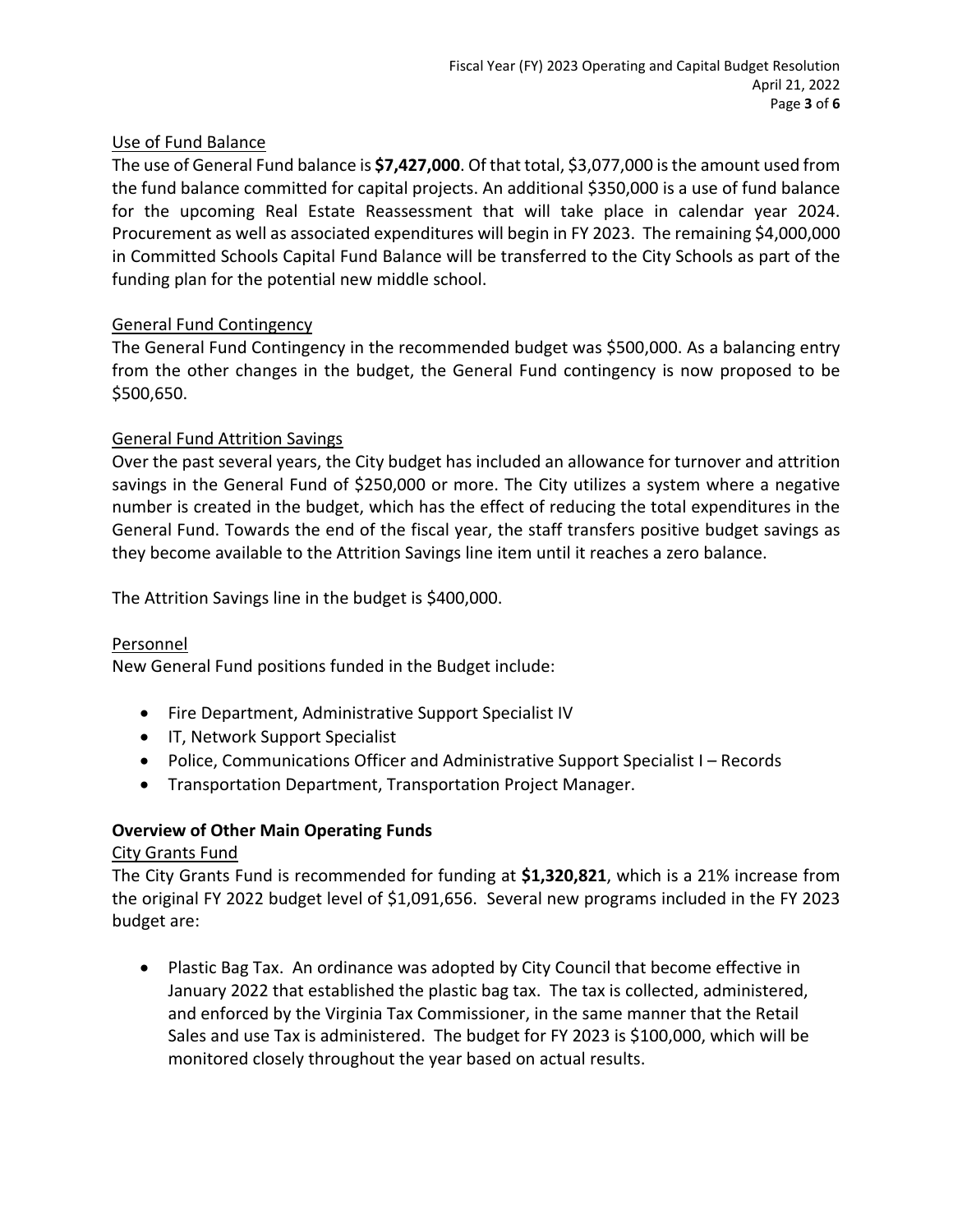- Opioid Settlement Funds. The City will be receiving "opioid funds" as approved settlement agreements with several pharmaceutical manufacturers and distributers get finalized. The City anticipates receiving \$236,675 in opioid settlement funds. The funds will not be expended unless the revenue is received.
- Crisis Intervention Response Team. Approved during FY 2022, a portion of the \$100,000 grant funds will also be carried over into FY 2023 to support the program. The team, known as the Crisis Intervention Response Team ("CIRT"), is a partnership between the City and the Rappahannock Area Community Services Board to respond to mental health crises with a goal to de‐escalate situations and connect persons to resources that may help address current needs.

Other major programs funded through the City Grants Fund include various Police Department grants, the Farmers Market, the Victim Witness Program, and the Community Development Block Grant Program.

#### Stormwater Management Fund

The City's Stormwater Management Fund is recommended for first reading funding at **\$936,326**. This is slightly higher than the FY 2022 Amended budget of \$906,046.

This fund was created in FY 2017 to assist with tracking activities related to the management of stormwater in the City. The revenue for this fund is calculated as \$0.02 per \$100 valuation on the real estate tax rate.

# Water Operating Fund & Wastewater Operating Fund

The first reading for the Water Operating Fund is recommended for **\$6,286,724**, a 5.6% increase from the FY 2022 original funding level of \$5,954,034. The first reading for the Wastewater Operating Fund is **\$9,983,358**, a 15.8% increase from the FY 2022 original funding level of \$8,622,271.

This resolution contains the fee increase of 8% for water and 10% sewer effective July 1 that was proposed and publicly heard April 19, 2022.

The Budget includes the funding of a Utilities Project Manager and Wastewater Treatment Plant Operator.

# Transit Operating Fund

The Transit Operating Fund is recommended on first reading for **\$9,377,236**. This is a decrease from the FY 2022 original funding level of \$9,526,015.

In February 2022, FRED began fare free service on all routes, made possible through grant funding from the Virginia Department of Rail and Public Transportation's Transit Ridership Incentive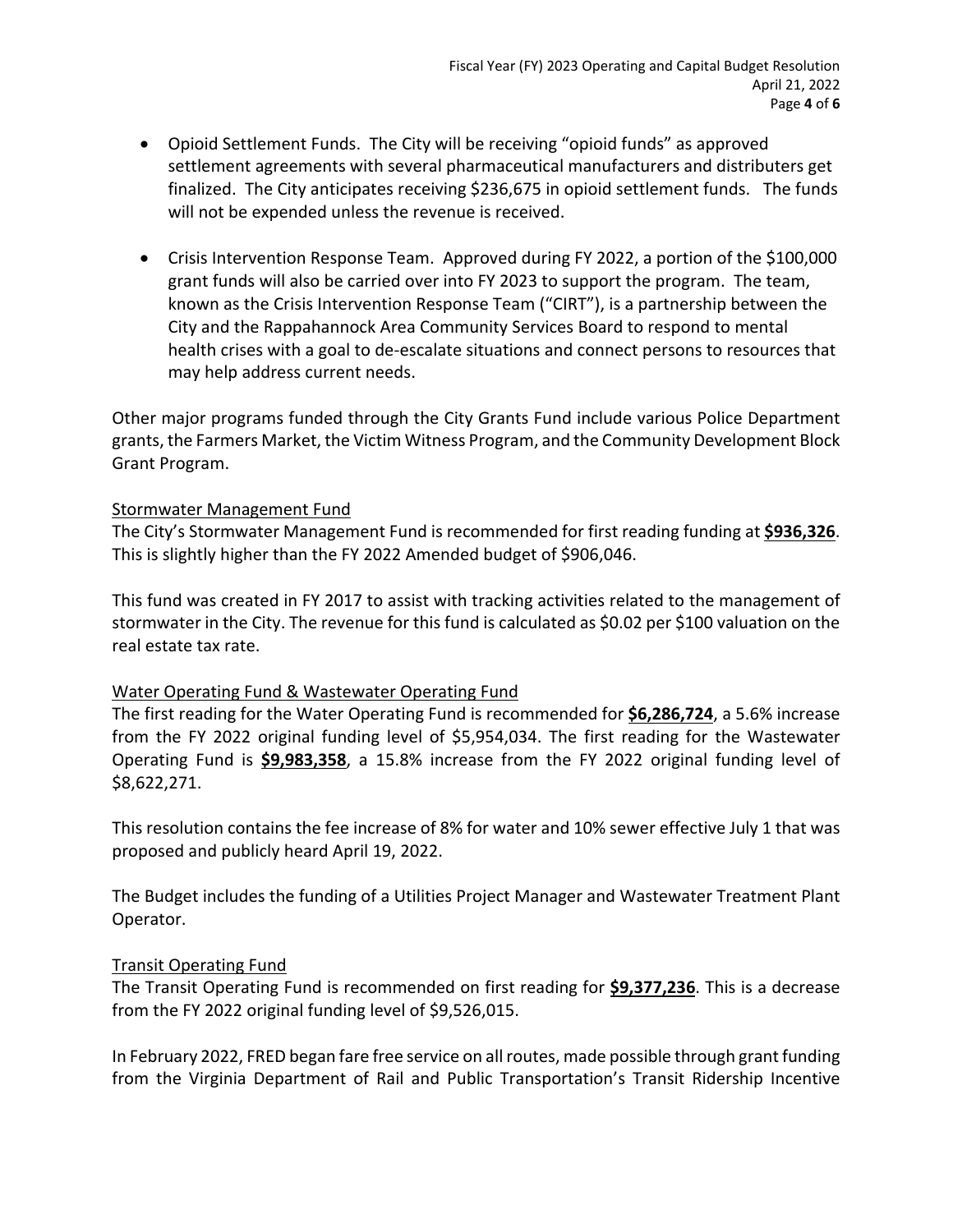Program. This fare free service is anticipated to increase ridership. This grant spans a three year time frame and Fredericksburg Regional Transit will reassess the program annually.

The Budget includes funding for the following positions:

- Two Transit Operators
- Mechanic
- Safety Specialist.

# Parking Fund

The Parking Fund is recommended for first reading funding at **\$765,569**, a 14.9% increase from the FY 2022 original budget of \$666,415. Utilization of the Sophia Street parking deck decreased in FY 2021 and began to rebound in FY 2022. Revenues have been adjusted from the FY 2022 budget to reflect the anticipated increase in revenues.

The Budget includes the funding of a Parking Garage Technician position.

#### Social Services Fund

The Social Services Fund is recommended for FY 2023 funding at **\$7,637,911**. This includes \$1,503,477 of local funding. The local funding is provided by a combination of the use of Social Services Fund Balance of \$263,520 and a transfer from the General Fund of \$1,194,680.

A new position, Benefits Program Supervisor, has been recommended in FY 2023. This position would manage those employees who have direct customer interface, grant positions, and volunteer/intern programs. The Benefits Program Supervisor would also serve as the Department's community liaison.

The amended FY 2022 budget for the Social Services Fund was \$7,104,796.

#### Children's Services Act Fund

The Children's Services Act Fund is recommended for FY 2023 for funding at **\$3,756,797**. This includes \$1,400,000 of local funding. The local funding is a combination of the use of the Children's Services Act Fund Balance of \$400,000 and \$1,000,000 in a transfer from the General Fund.

#### Multi‐Purpose Stadium Fund

The Multi‐Purpose Stadium Fund is included in the budget at **\$1,055,000**, which meets the City's funding commitment for the stadium of \$1,050,000 and includes a small amount in case there are fees or other costs associated with City events. The staff recommends the use of revenues derived from the stadium to meet this commitment.

#### American Rescue Plan Act

The resolution includes \$5,582,748 in appropriations for the American Rescue Plan Act funds from the federal government. The appropriation includes: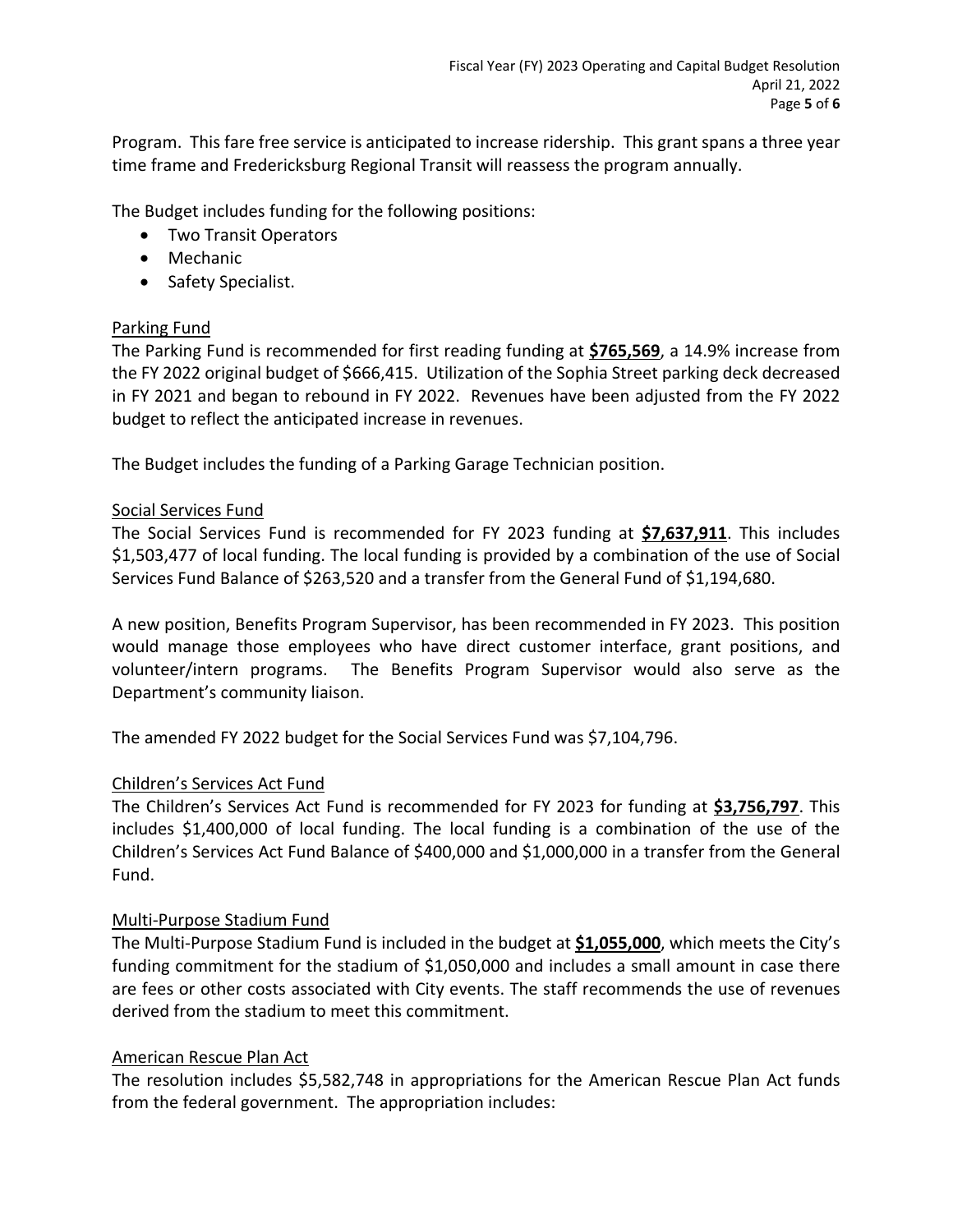- $\bullet$  \$3,000,000 for the Wastewater Treatment Plant
- \$255,000 for the Fire Department, vehicle replacement self-contained breaking apparatus (SCBA)
- \$896,110 for the Public Works Department, replacement roll-out carts, asphalt truck, mower, urban forestry, equipment
- $\bullet$  \$80,000 for Water & Sewer, vehicle replacements
- \$192,000 for the Police Department, drones, uninterrupted power supply replacement
- \$218,000 for the IT Department, fiber project
- \$59,000 for the Parks, Recreation, and Events Department, water feature at pool, Dixon Park playground equipment
- \$16,000 for the Community Planning & Building Department
- $\bullet$  \$65,000 for Public Facilities
- \$801,638 for miscellaneous future projects.

# **Next Steps**

The attached resolution adopts and appropriates the budget. City Council can adjust the budget for second reading, and City Council is able to amend the budget at any time during the fiscal year as conditions warrant.

Council was presented with a full proposed Capital Improvements Plan and has held meetings addressing proposed projects in March and April of 2022. A separate resolution to adopt the CIP for the full planning period will be brought before the City Council for consideration in May.

# **FISCAL IMPACT**

The attached resolution budgets a total General Fund of \$114,954,755. The budget resolution also includes the Capital Funds, Debt Service Funds, the City Grants Fund, the Social Services Fund, the Children's Services Act Fund, the Stormwater Management Fund, the Fredericksburg Opportunity Fund, the Baseball Stadium Fund plus a variety of other Special Revenue Funds. It also includes the City's Enterprise Funds (Water, Wastewater, Transit, and Parking) and its fiscal agency funds.

cc: Mark Whitley, Assistant City Manager

Attachments: Fiscal Year (FY) 2023 Operating and Capital Budget Resolution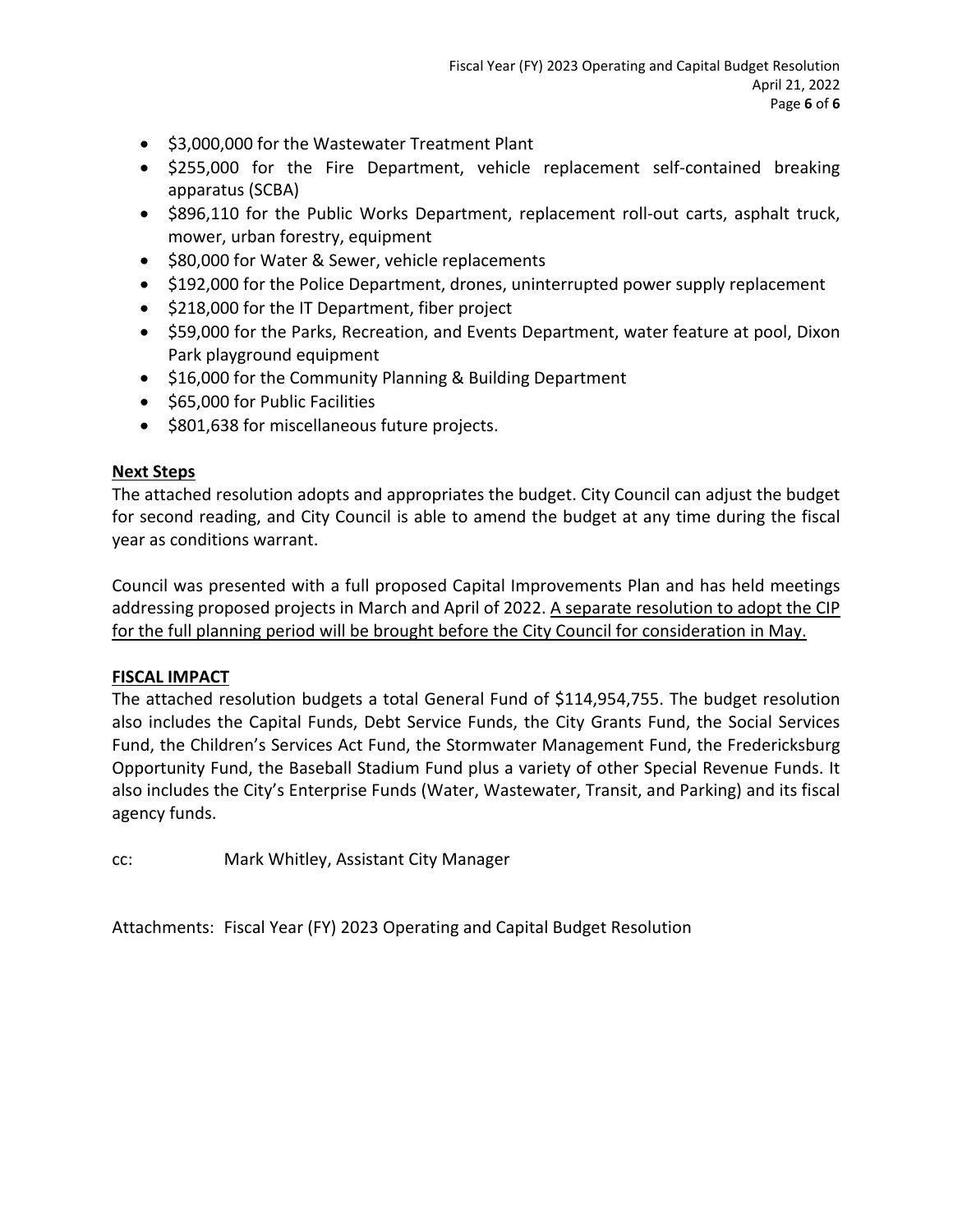**Regular Meeting** 

**RE: Budgeting and Appropriating Funds for Fiscal Year (FY) 2023 Beginning July 1, 2022 through June 30, 2023** 

**ACTION: APPROVED: Ayes: 0; Nays: 0** 

**FIRST READ: \_\_\_\_\_\_\_\_\_\_\_\_\_\_\_\_\_\_\_\_\_\_ SECOND READ: \_\_\_\_\_\_\_\_\_\_\_\_\_\_\_\_\_\_\_\_** 

**Section 1.** 

The City Manager has submitted to the City Council a proposed balanced FY 2023 budget necessary for the provision of City services.

A duly advertised public hearing was held on April 19, 2022.

The City Council has reviewed and made certain revisions to the budget.

**Therefore, the City Council resolves** that the annual GENERAL FUND budget for Fiscal Year 2023 shall be \$114,954,755. City Council further resolves that an appropriation of \$114,954,755 be made in the General Fund. The full budget amounts are shown as follows:

Function

|           | 161,476   |
|-----------|-----------|
|           | 908,498   |
|           | 1,195,642 |
|           |           |
|           |           |
|           |           |
|           | 1,177,559 |
|           | 9,928,857 |
|           | 1,015,437 |
|           |           |
| <b>HR</b> |           |
|           | 1,035,600 |
| IT        | 2,681,333 |
|           |           |

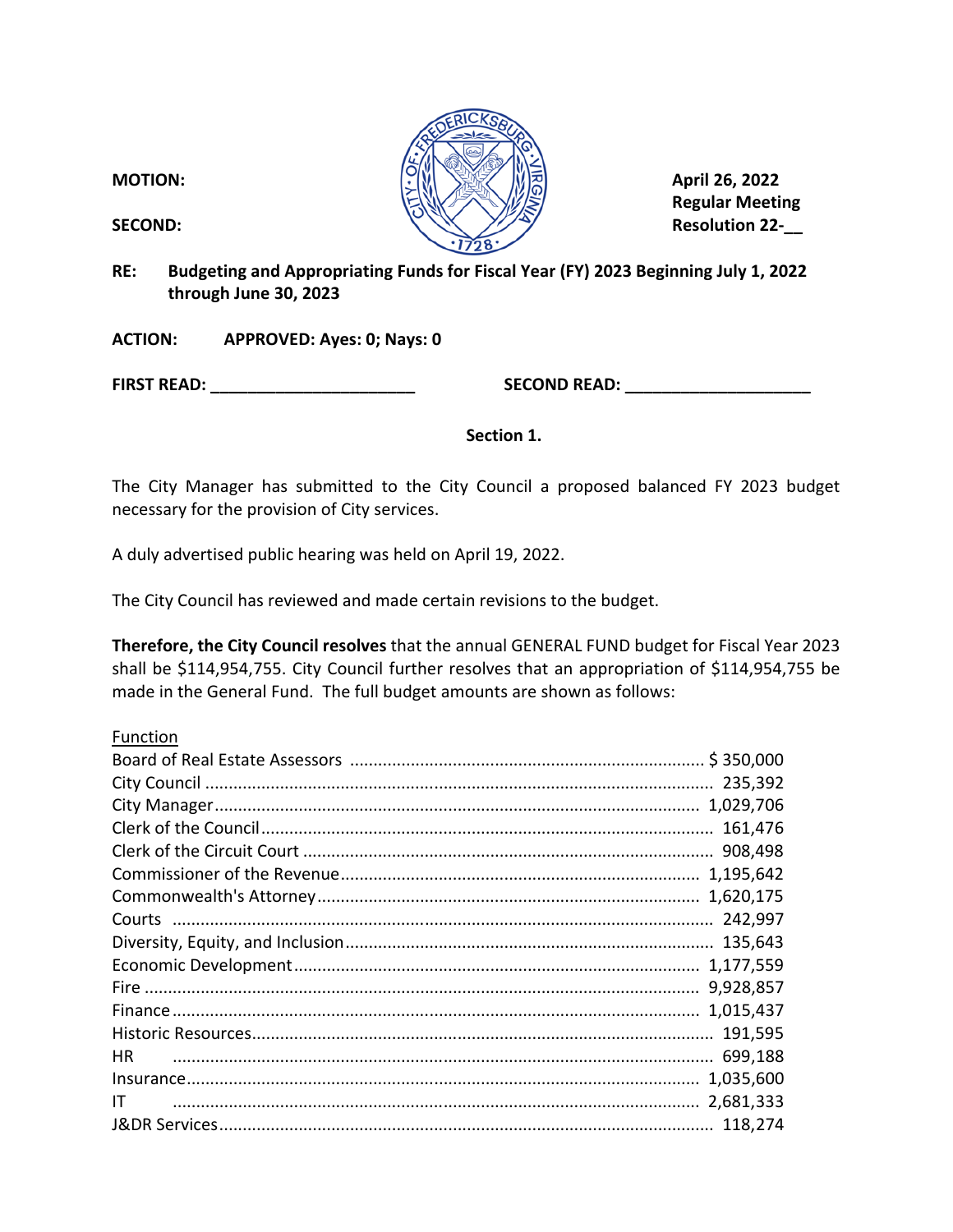**The City Council further resolves** that the annual appropriation in the sum of \$53,878,002 for FY 2023 be made from the SCHOOL OPERATING FUND (Fund 2050) which monies are to be expended in accordance with law for purposes authorized and approved by the Fredericksburg City School Board.

**The City Council further resolves** that the annual appropriation in the sum of \$12,888,768 for FY 2023 be made from the SCHOOL GRANTS FUND (Fund 2110) which monies are to be expended in accordance with law for purposes authorized and approved by the Fredericksburg City School Board.

**The City Council further resolves** that the annual appropriation in the sum of \$7,637,911 for FY 2023 be made from the SOCIAL SERVICES FUND (Fund 0201) which monies are to be expended in accordance with law for purposes authorized and approved by the City Council and the City of Fredericksburg Board of Social Services.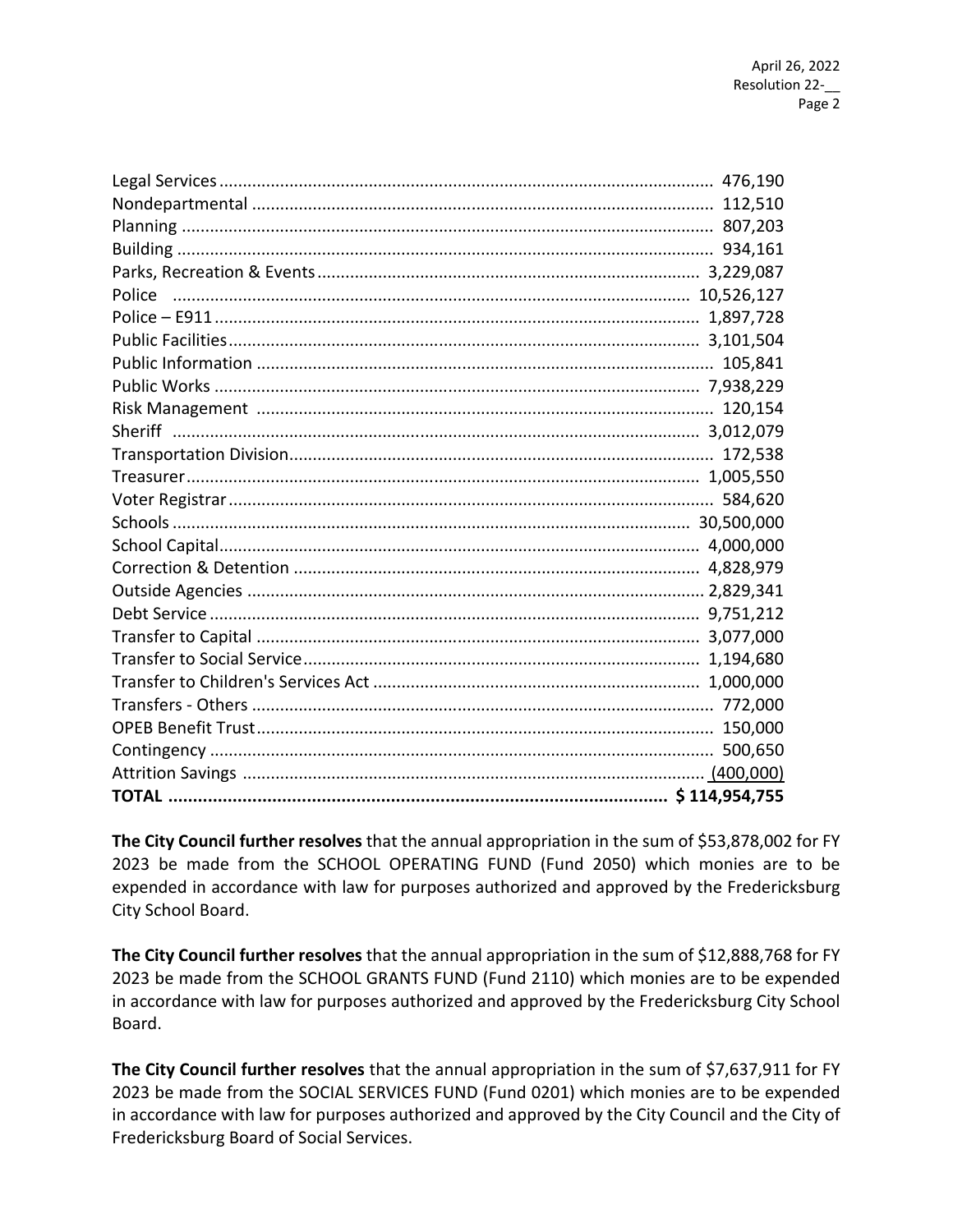**The City Council further resolves** that the annual appropriation in the sum of \$3,756,797 for FY 2023 be made from the CHILDREN'S SERVICES ACT FUND (Fund 0204) which monies are to be expended in accordance with law for purposes authorized and approved by the City Council and the City of Fredericksburg Community Policy Management Team.

**The City Council further resolves** that the annual appropriation in the sum of \$1,320,821 for FY 2023 be made from the CITY GRANTS FUND (Fund 0210) which monies are to be expended in accordance with law for purposes authorized and approved by the City Council.

**The City Council further resolves** that the annual appropriation in the sum of \$450,000 for FY 2023 be made from the ECONOMIC DEVELOPMENT AUTHORITY FUND (Fund 0215) which monies are to be expended in accordance with law for purposes authorized and approved by the City Council and the City Economic Development Authority.

**The City Council further resolves** that the annual appropriation in the sum of \$95,000 for FY 2023 be made from the BLIGHT ABATEMENT FUND (Fund 0228) which monies are to be expended in accordance with law for purposes authorized and approved by the City Council.

**The City Council further resolves** that the annual appropriation in the sum of \$936,326 for FY 2023 be made from the STORMWATER MANAGEMENT FUND (Fund 0229) which monies are to be expended in accordance with law for purposes authorized and approved by the City Council.

**The City Council further resolves** that the annual appropriation in the sum of \$5,582,747 for FY 2023 be made from the COVID‐19 RELIEF FUND (Fund 0230) which monies are to be expended in accordance with law for purposes authorized and approved by the City Council.

**The City Council further resolves** that the annual appropriation in the sum of \$4,739,433 for FY 2023 be made from the GENERAL OBLIGATION BOND FUND (Fund 0401) which monies are to be expended in accordance with law for purposes authorized and approved by the City Council.

**The City Council further resolves** that the annual appropriation in the sum of \$5,646,420 for FY 2023 be made from the EDUCATION BOND FUND (Fund 0403) which monies are to be expended in accordance with law for purposes authorized and approved by the City Council.

**The City Council further resolves** that the annual appropriation in the sum of \$6,286,724 for FY 2023 be made from the WATER ENTERPRISE FUND (Fund 0501) which monies are to be expended in accordance with law for purposes authorized and approved by the City Council.

**The City Council further resolves** that the annual appropriation in the sum of \$9,983,358 for FY 2023 be made from the WASTEWATER ENTERPRISE FUND (Fund 0502) which monies are to be expended in accordance with law for purposes authorized and approved by the City Council.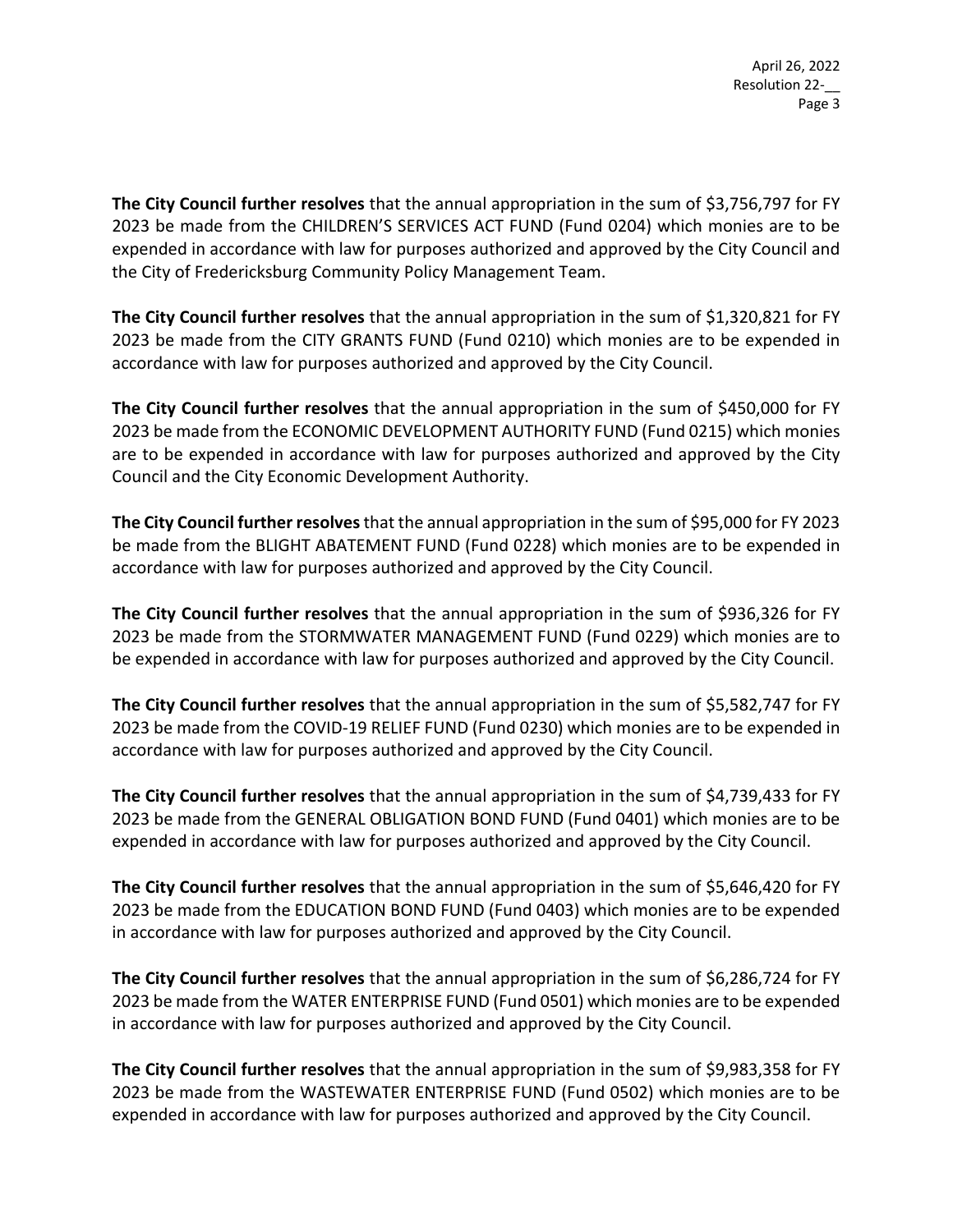**The City Council further resolves** that the annual appropriation in the sum of \$9,377,236 for FY 2023 be made from the PUBLIC TRANSPORTATION FUND (Fund 0503) which monies are to be expended in accordance with law for purposes authorized and approved by the City Council.

**The City Council further resolves** that the annual appropriation in the sum of \$765,569 for FY 2023 be made from the PARKING FUND (Fund 0504) which monies are to be expended in accordance with law for purposes authorized and approved by the City Council.

**The City Council further resolves** that the annual appropriation in the sum of \$128,325 for FY 2023 be made from the RIPARIAN LAND STEWARDSHIP FUND (Fund 0801) which monies are to be expended in accordance with law for purposes authorized and approved by the City Council.

**The City Council further resolves** that the annual appropriation in the sum of \$5,000 for FY 2023 be made from the OPEB TRUST FUND (Fund 0805) which monies are to be expended in accordance with law for purposes authorized and approved by the City Council.

**The City Council further resolves** that the annual appropriation in the sum of \$1,413,775 for FY 2023 be made from the RAPPAHANNOCK REGIONAL CRIMINAL JUSTICE ACADEMY FUND (Fund 0736) which monies are to be expended in accordance with law for purposes authorized and approved by the City Council and the Rappahannock Regional Criminal Justice Academy Board.

**The City Council further resolves** that the annual appropriation in the sum of \$1,442,574 for FY 2023 be made from the RAPPAHANNOCK AREA OFFICE ON YOUTH FUND (Fund 0738) which monies are to be expended in accordance with law for purposes authorized and approved by the City Council and the Rappahannock Area Office on Youth and Chaplin Group Home Commission.

**The City Council further resolves** that the annual appropriation in the sum of \$35,000 for FY 2023 be made from the SPECIAL WELFARE REVENUE FUND (Fund 0739) which monies are to be expended in accordance with law for purposes authorized and approved by the City Council and the City of Fredericksburg Social Services Board.

**The City Council further resolves** that the annual appropriation in the sum of \$266,984 for FY 2023 be made from the COURT SERVICES UNIT FUND (Fund 0747) which monies are to be expended in accordance with law for purposes authorized and approved by the City Council and the 15<sup>th</sup> District Juvenile and Domestic Relations Court Services Unit.

**The City Council further resolves** that the annual appropriation in the sum of \$1,746,150 for FY 2023 be made from the CELEBRATE VIRGINIA SOUTH COMMUNITY DEVELOPMENT AUTHORITY FUND (Fund 0753) which monies are to be expended in accordance with law for purposes authorized and approved by the City Council and the Celebrate Virginia South Community Development Authority.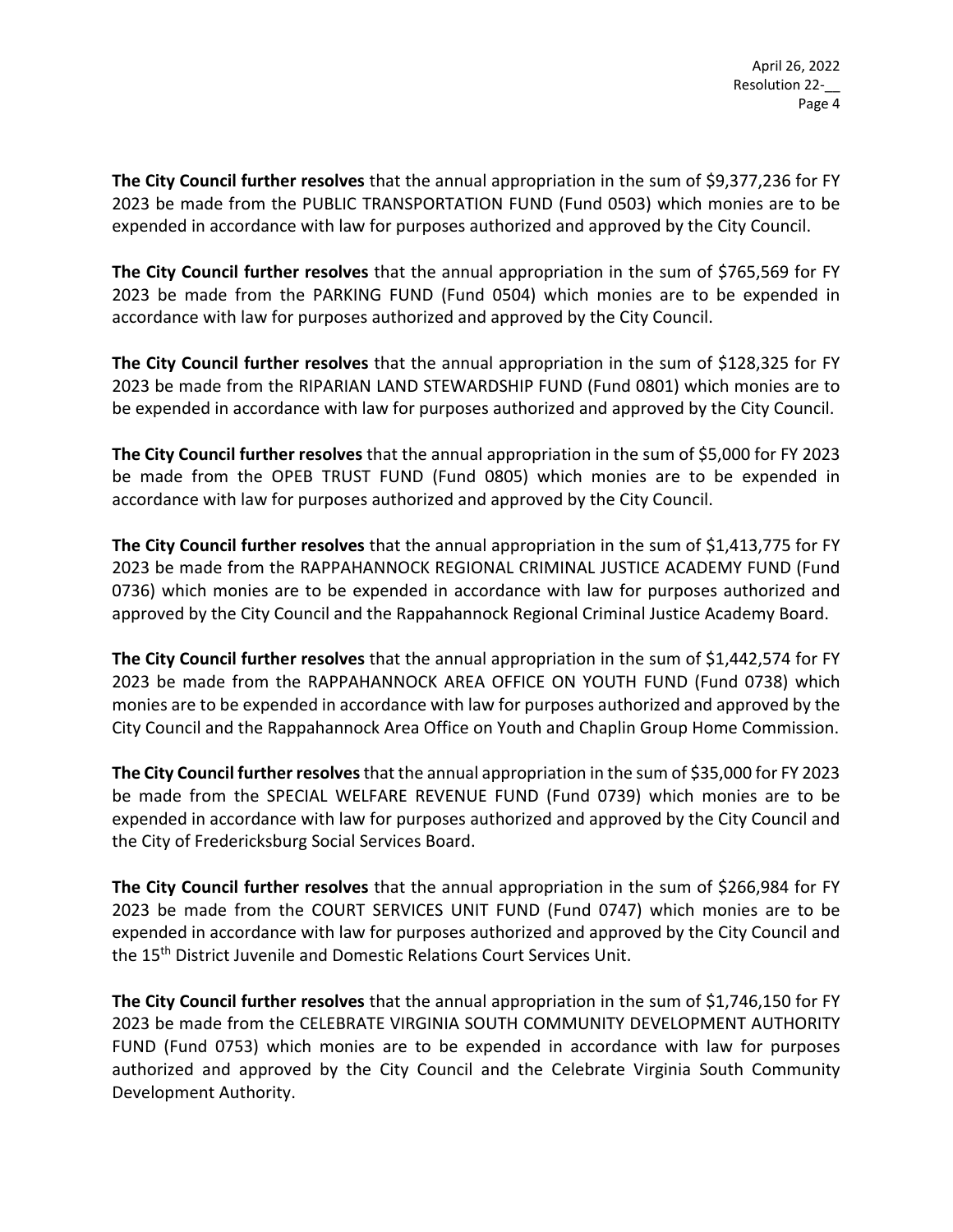**The City Council further resolves** that the annual appropriation in the sum of \$1,055,000 for FY 2023 be made from the MULTI‐PURPOSE STADIUM FUND (Fund 0217) which monies are to be expended in accordance with law for purposes authorized and approved by the City Council.

**The City Council further resolves** that the City Manager is authorized to make line‐item changes within budget program totals and such changes shall be reported to the City Council by way of periodic financial reports. The City Manager is also authorized to utilize up to \$250,000 of the General Fund Contingency during FY 2023 to amend the budget for additional salary or benefit expenditures throughout the General Fund, and shall report to the City Council after such action is taken.

**The City Council further resolves** that at the close of the fiscal year the City Manager is authorized to maintain appropriations for encumbrances and grants.

**The City Council further resolves** that the City Manager is authorized to increase budgets and appropriations for the following items of non-budgeted restricted revenue that may occur during FY 2023:

- 1. Insurance recoveries received for damages to City properties for which City funds have been expended to make repairs.
- 2. Defaulted builder and developer securities to be used for uncompleted projects.
- 3. Asset forfeiture funds.
- 4. Donations under \$10,000 given for a specific purpose.

**The City Council further resolves** that the appropriations made herein shall become available for expenditures July 1, 2022 and shall expire June 30, 2023.

# **Section 2. Operating Fund Revenues.**

It is estimated that revenues and other sources will be available during the FY beginning on July 1, 2022 and ending on June 30, 2023 to meet the foregoing budget according to the following sources:

#### General Fund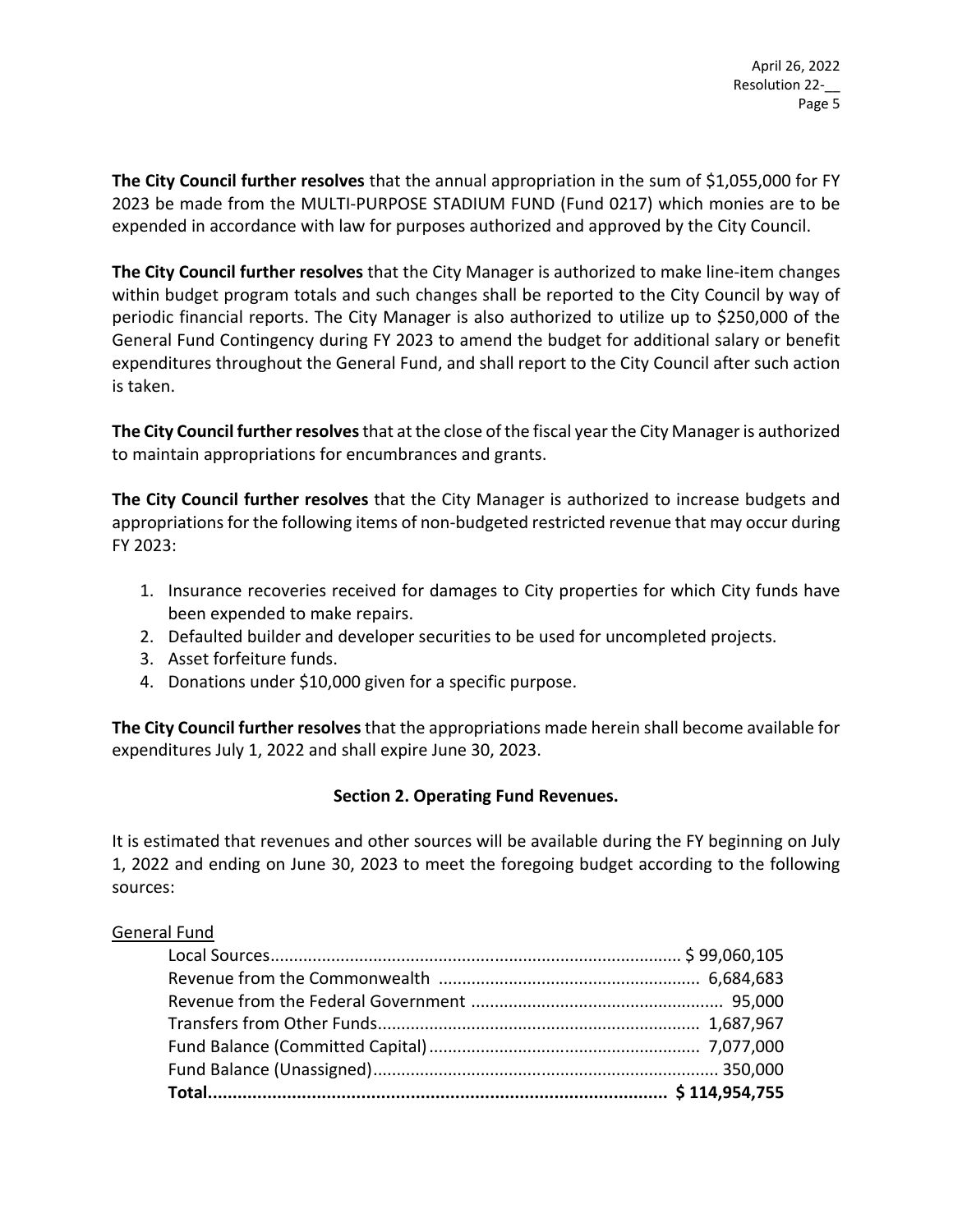| Social Services Fund - Operating           |  |
|--------------------------------------------|--|
|                                            |  |
|                                            |  |
|                                            |  |
|                                            |  |
|                                            |  |
|                                            |  |
| Children's Services Act Fund               |  |
|                                            |  |
|                                            |  |
|                                            |  |
|                                            |  |
|                                            |  |
|                                            |  |
| <b>School Operating Fund</b>               |  |
|                                            |  |
|                                            |  |
|                                            |  |
|                                            |  |
|                                            |  |
| City Grants - Other Miscellaneous          |  |
|                                            |  |
|                                            |  |
|                                            |  |
|                                            |  |
|                                            |  |
|                                            |  |
| <b>School Grants Fund</b>                  |  |
|                                            |  |
|                                            |  |
|                                            |  |
| <b>Economic Development Authority Fund</b> |  |
|                                            |  |
|                                            |  |
| <b>Blight Abatement Fund</b>               |  |
|                                            |  |
|                                            |  |
|                                            |  |
|                                            |  |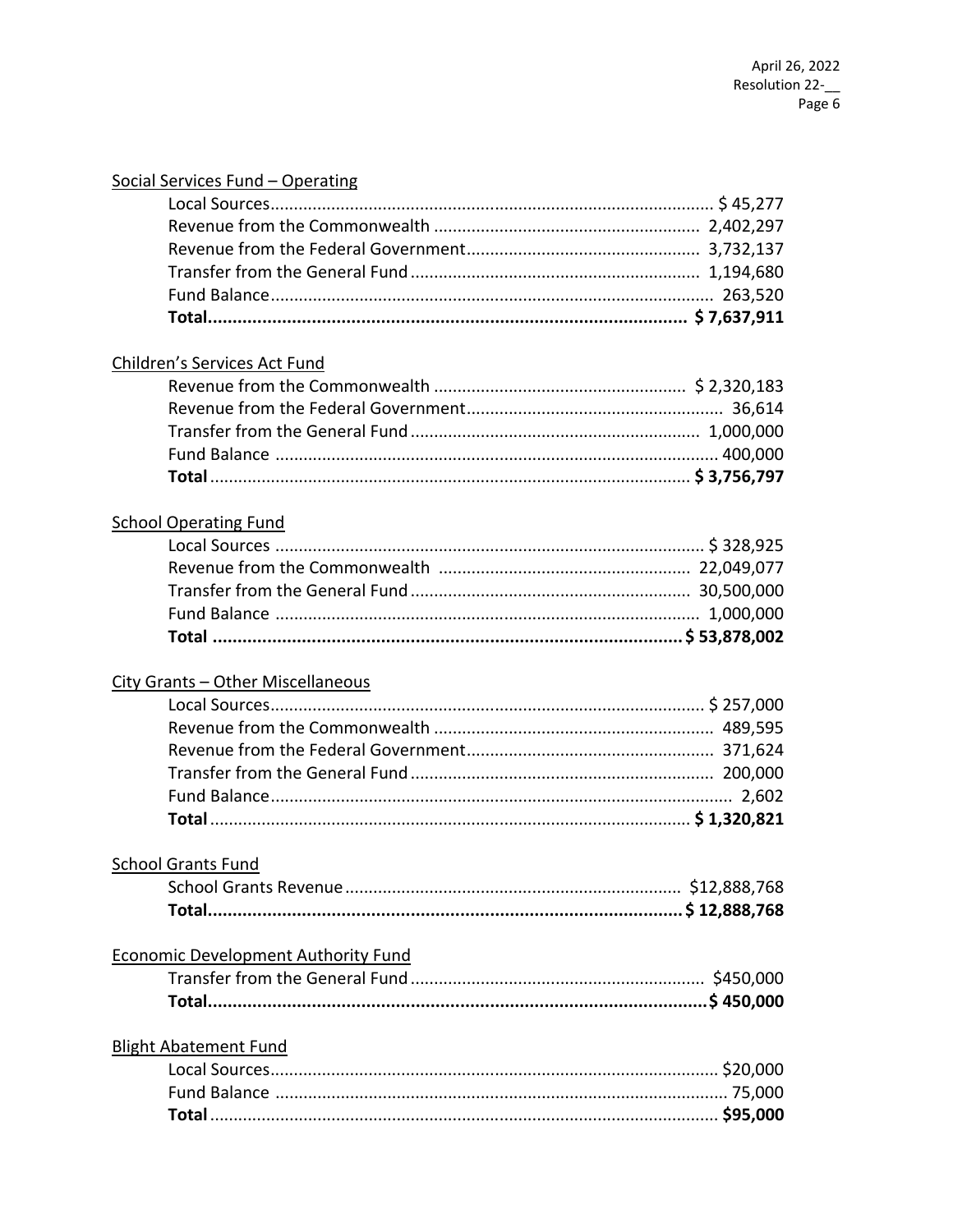## **Storm Water Management Fund**

# Covid-19 Relief Fund

## Debt Service Funds

## **Water Fund**

## **Wastewater Fund**

# **Public Transportation Fund**

## **Parking Fund**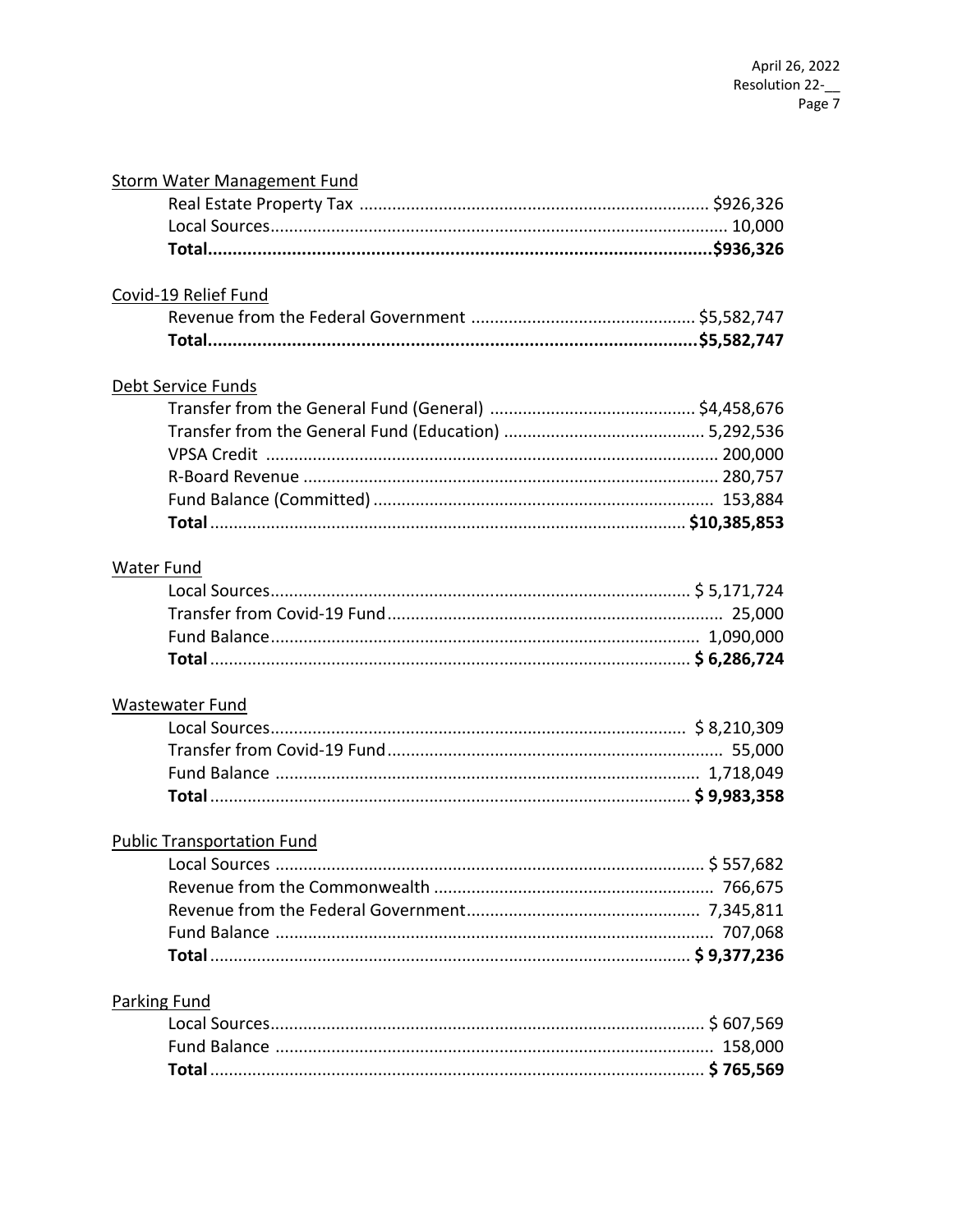| Multi-Purpose Stadium Fund                                    |
|---------------------------------------------------------------|
|                                                               |
|                                                               |
| Rappahannock Regional Criminal Justice Academy Fund           |
|                                                               |
|                                                               |
|                                                               |
| Rappahannock Area Office on Youth and Chaplin Group Home Fund |
|                                                               |
|                                                               |
|                                                               |
| <b>Special Welfare Fund</b>                                   |
|                                                               |
|                                                               |
|                                                               |
| <b>Court Services Unit Fund</b>                               |
|                                                               |
|                                                               |
| Celebrate Virginia South CDA Fund                             |
|                                                               |
|                                                               |
| <b>Riparian Lands Fund</b>                                    |
|                                                               |
|                                                               |
| 3.354                                                         |
|                                                               |
| <b>OPEB Trust Fund</b>                                        |
|                                                               |
|                                                               |
| Section 3. FY 2023 Capital Budget                             |

The City Manager has submitted to the City Council a FY 2023 capital budget for the City's various capital funds.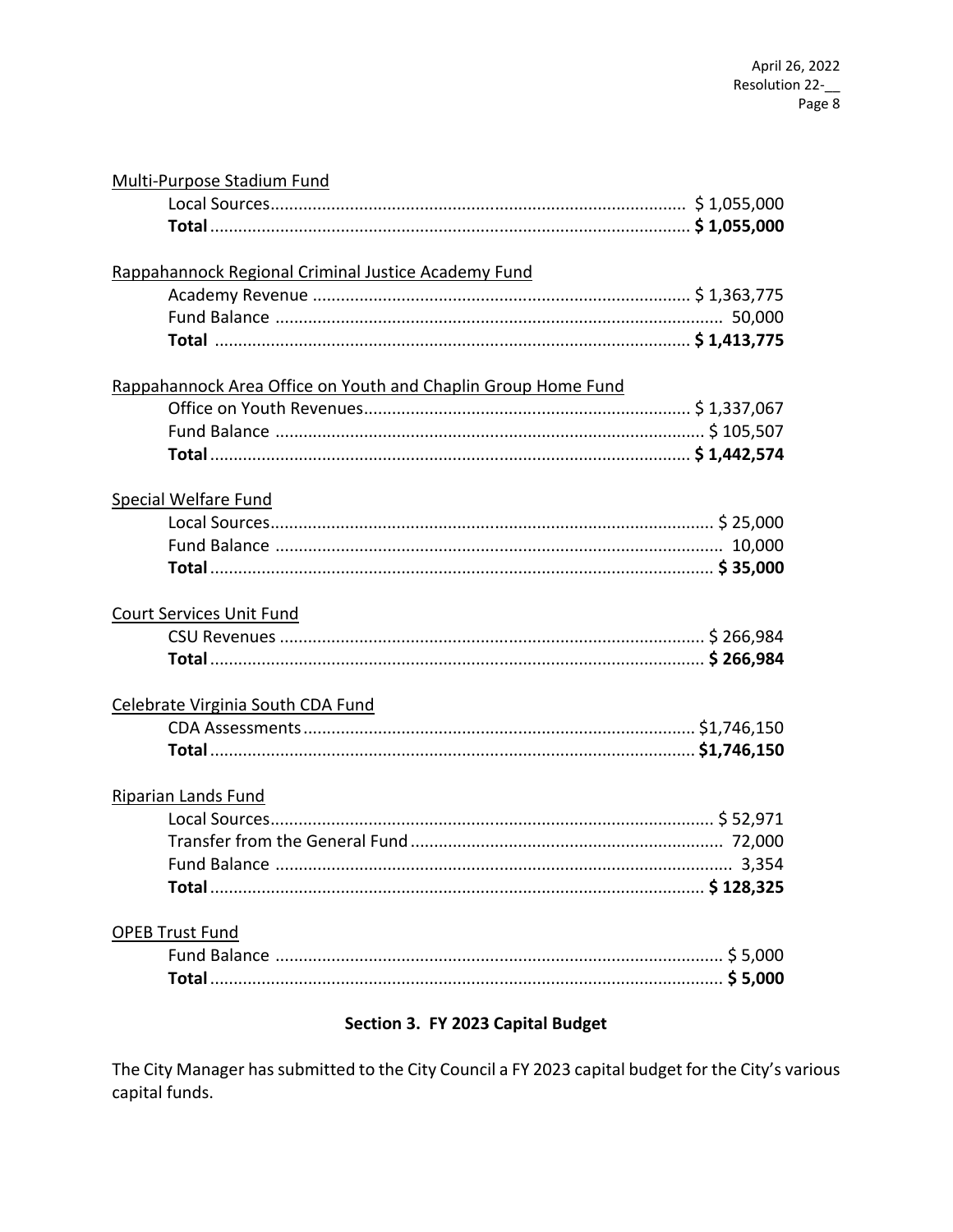**The City Council resolves** that the annual appropriation in the sum of \$56,130,000 for FY 2023 be made from the SCHOOL CAPITAL FUND (Fund 3010) which monies are to be expended in accordance with law for purposes authorized and approved by the Fredericksburg City School Board.

**The City Council further resolves** that the annual appropriation in the sum of \$12,225,464 for FY 2023 be made from the PUBLIC WORKS CAPITAL FUND (Fund 0302) which monies are to be expended in accordance with law for purposes authorized and approved by the City Council. The budgeted projects are as follows:

| <b>Rolling Stock</b>               |  |
|------------------------------------|--|
|                                    |  |
| <b>Stormwater Management</b>       |  |
|                                    |  |
|                                    |  |
|                                    |  |
|                                    |  |
|                                    |  |
| <b>Other Public Works Projects</b> |  |
|                                    |  |
|                                    |  |
| <b>Transportation</b>              |  |
|                                    |  |
|                                    |  |
|                                    |  |
|                                    |  |

**The City Council further resolves** that the annual appropriation in the sum of \$6,030,000 for FY 2023 be made from the WATER SYSTEM IMPROVEMENT FUND (Fund 0303) which monies are to be expended in accordance with law for purposes authorized and approved by the City Council. The budgeted projects are as follows:

**The City Council further resolves** that the annual appropriation in the sum of \$107,245,000 for FY 2023 be made from the WASTEWATER SYSTEM IMPROVEMENT FUND (Fund 0304) which monies are to be expended in accordance with law for purposes authorized and approved by the City Council. The budgeted projects are as follows: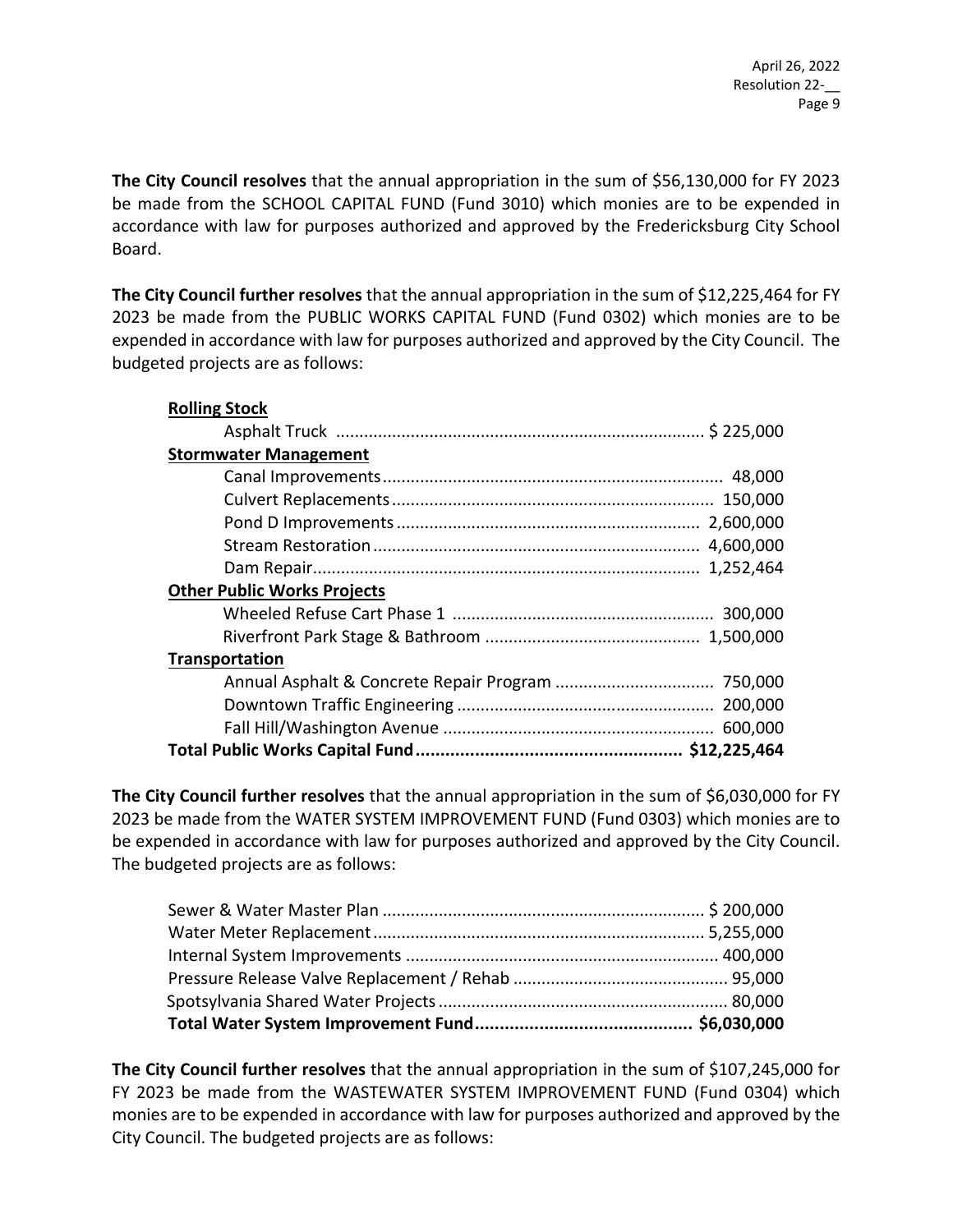| Total Wastewater System Improvement Fund  \$107,245,000 |  |
|---------------------------------------------------------|--|

**The City Council further resolves** that the annual appropriation in the sum of \$3,035,350 for FY 2023 be made from the PUBLIC FACILITIES CAPITAL FUND (Fund 0305) which monies are to be expended in accordance with law for purposes authorized and approved by the City Council. The budgeted projects are as follows:

#### **Information Technology**

| <b>Parks, Recreation &amp; Events</b>    |  |
|------------------------------------------|--|
|                                          |  |
|                                          |  |
|                                          |  |
| <b>Community Planning &amp; Building</b> |  |
|                                          |  |
|                                          |  |
|                                          |  |
| <b>Public Facilities</b>                 |  |
|                                          |  |
|                                          |  |
|                                          |  |
|                                          |  |
|                                          |  |

**The City Council further resolves** that the annual appropriation in the sum of \$14,726,186 for FY 2023 be made from the PUBLIC SAFETY CAPITAL FUND (Fund 0306) which monies are to be expended in accordance with law for purposes authorized and approved by the City Council. The budgeted projects are as follows: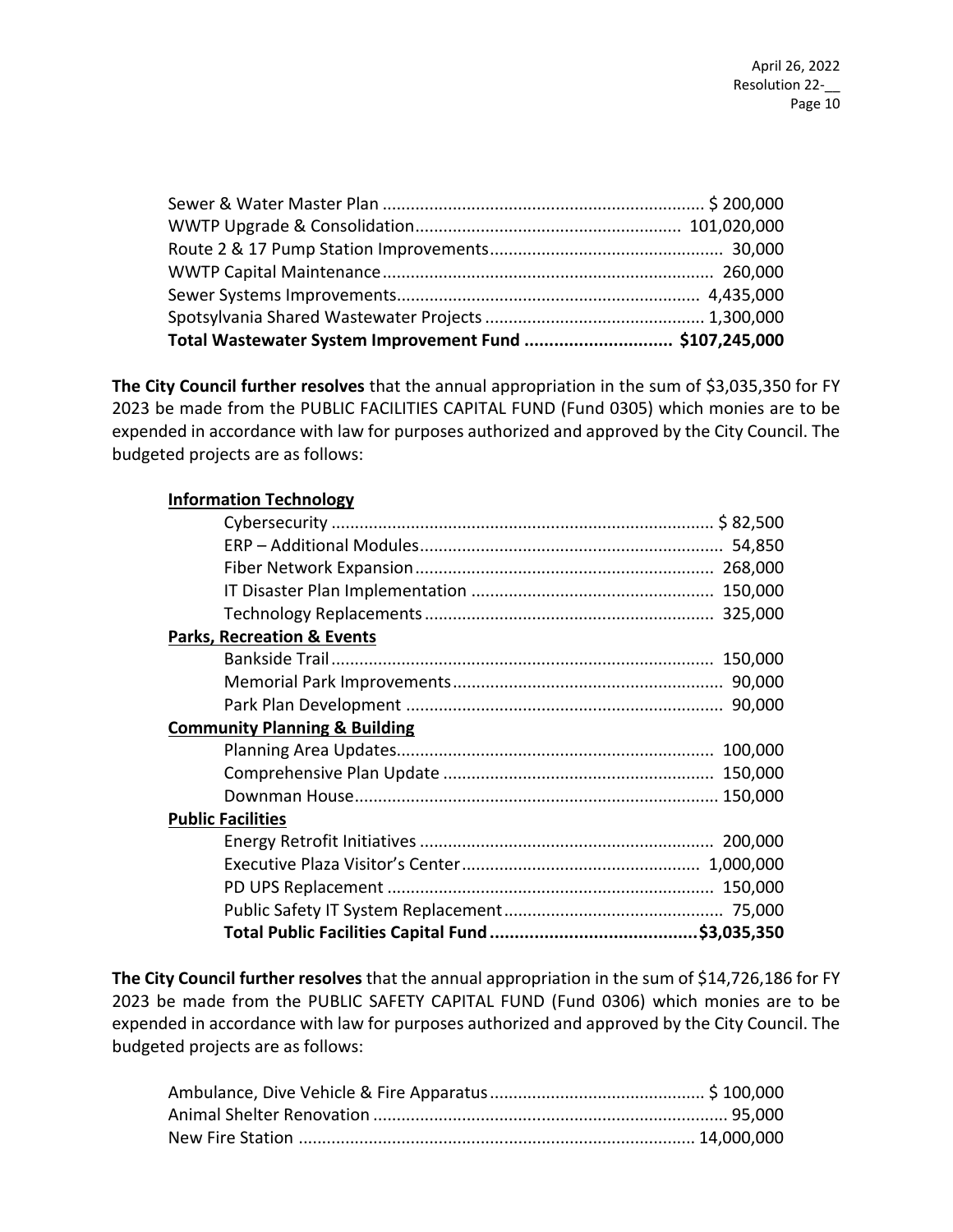| Public Safety Body Cameras, Tasers, & Interview Room  174,435 |  |
|---------------------------------------------------------------|--|

**The City Council further resolves** that the annual appropriation in the sum of \$150,000 for FY 2023 be made from the COURT FACILITIES CAPITAL FUND (Fund 0315) which monies are to be expended in accordance with law for purposes authorized and approved by the City Council. The budgeted projects are as follows:

**The City Council further resolves** that the appropriations made herein shall become available for expenditures July 1, 2022 and shall expire June 30, 2023.

#### **Section 4. Capital Fund Revenues**

It is estimated that revenues and other sources will be available during the FY beginning on July 1, 2022 and ending on June 30, 2023 to meet the foregoing budget according to the following sources:

#### Public Education Capital Fund (Fund 3010)

#### Public Works Capital Fund (Fund 0302)

| Transfer from the Stormwater Management Fund  180,176 |  |
|-------------------------------------------------------|--|
|                                                       |  |
|                                                       |  |
|                                                       |  |
|                                                       |  |
|                                                       |  |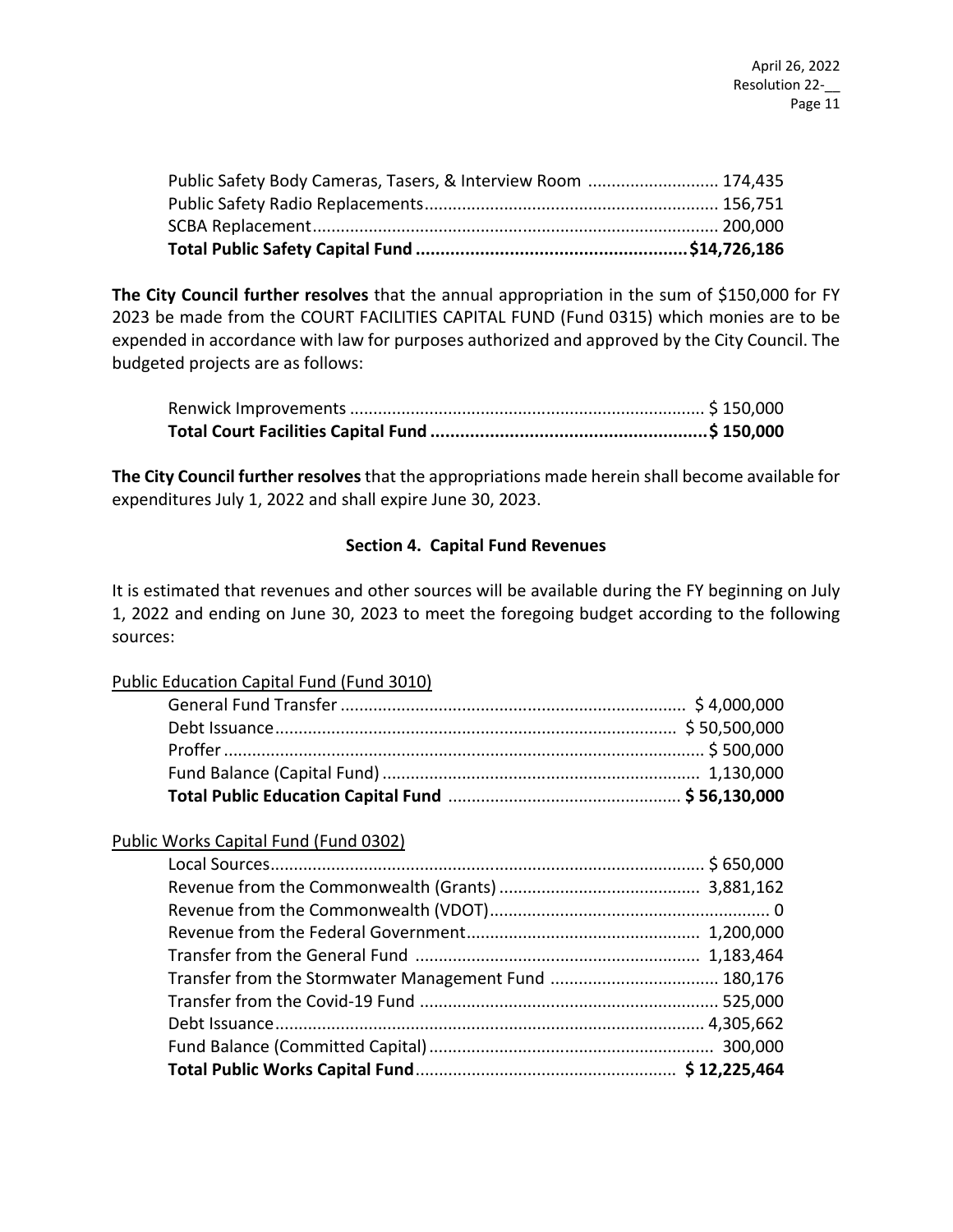| Water System Improvement Fund (Fund 0303)                              |  |
|------------------------------------------------------------------------|--|
|                                                                        |  |
|                                                                        |  |
|                                                                        |  |
| Wastewater System Improvement Fund (Fund 0304)                         |  |
|                                                                        |  |
|                                                                        |  |
|                                                                        |  |
|                                                                        |  |
|                                                                        |  |
|                                                                        |  |
| Total Wastewater System Improvement Fund  \$107,245,000                |  |
| Public Facilities Capital Fund (Fund 0305)                             |  |
| Local Sources (Recovered Cost Public Facilities Capital)  \$ 1,000,000 |  |
|                                                                        |  |
|                                                                        |  |
|                                                                        |  |
|                                                                        |  |
|                                                                        |  |
| Public Safety Capital Fund (Fund 0306)                                 |  |
|                                                                        |  |
|                                                                        |  |
|                                                                        |  |
|                                                                        |  |
| Court Facilities Capital Fund (Fund 0315)                              |  |
|                                                                        |  |
|                                                                        |  |
|                                                                        |  |
|                                                                        |  |
| Votes:<br>Aves.                                                        |  |

**Ayes: Nays: Absent from Vote: Absent from Meeting:**